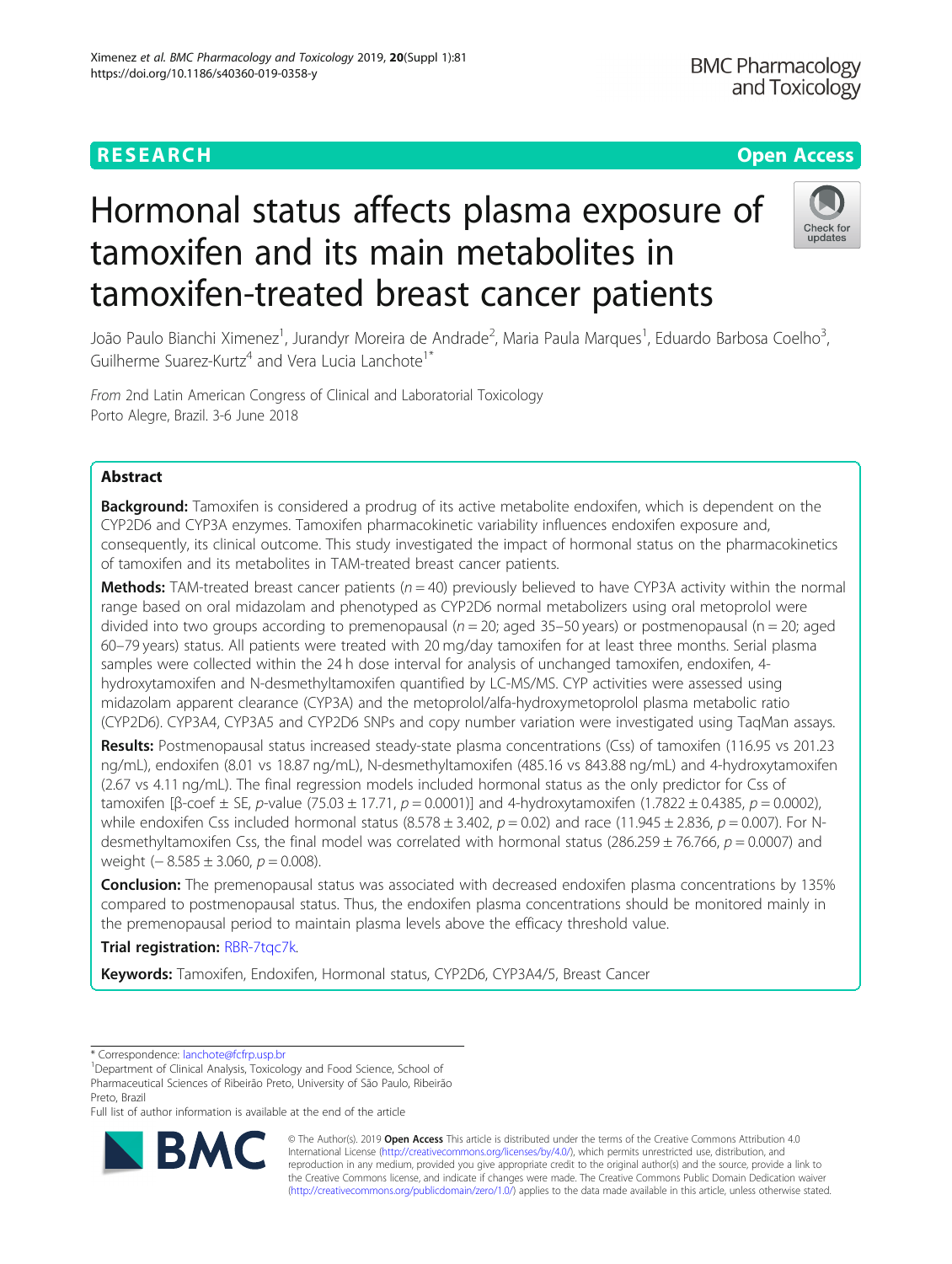#### Background

Tamoxifen (TAM) has been used for more than 40 years to treat early breast cancer and metastatic breast cancer in either preoperative or postoperative adjuvant therapy. A selective ER modulator, TAM is one of the most commonly used endocrine therapeutic agents for the treatment of estrogen receptor (ER)-positive breast carcinoma, acting as an estrogen antagonist or agonist depending on tissue type [\[1](#page-8-0)]. In adjuvant treatment, 5-year TAM therapy almost halves the annual risk of breast cancer recurrence and decreases the breast cancer mortality incidence by one-third in pre- and postmenopausal patients [[2](#page-8-0)].

The TAM anticancer effect is due to its two active metabolites, 4-hydroxytamoxifen (4-HTAM) and endoxifen (END), which have a 100-fold higher antiestrogenic effect than the parent drug [\[3\]](#page-8-0). Once END plasma concentrations exceed 4-HTAM concentrations, END is considered the metabolite responsible for the clinical impact of TAM. Therefore, there is considerable concern regarding END exposure variability and consequently treatment outcome [\[4\]](#page-8-0).

TAM is mainly converted by CYP3A4/5 to Ndesmethyltamoxifen (NDTAM), and it is subsequently converted to END by CYP2D6. As a minority pathway, TAM is oxidized by CYP2C9 and CYP2D6 to 4-HTAM, which is further converted to END by CYP3A4/5 [[5](#page-8-0), [6](#page-8-0)]. TAM and its oxidized metabolites are further metabolized by phase II enzymes, such as sulfotransferases (SULTs) and UDP-glucuronosyltransferases UGTs [[7\]](#page-8-0).

The potential role of CYP2D6 genotype assessment in determining whether breast cancer patients should receive TAM is controversial. Multiple studies [\[8](#page-8-0)–[11\]](#page-8-0) have shown that the clinical outcome of adjuvant TAM is influenced by the CYP2D6 genotype since poor metabolizers (PMs) have a higher risk of breast cancer recurrence than normal metabolizers (NMs). However, other clinical trials, including the ATAC [\[12](#page-8-0)], BIG1–98 [\[13\]](#page-8-0) and ABCSG8 [\[14](#page-8-0)] trials, have shown conflicting data from 5-year TAM prospective analysis regarding the association between CYP2D6 genotype and clinical outcome.

Based on current evidence [[1\]](#page-8-0), CYP2D6 NMs and ultrarapid metabolizers (UMs) are expected to achieve therapeutic END plasma concentrations following administration of TAM at 20 mg/day standard doses. For CYP2D6 intermediate metabolizers (IMs) and PMs, 40 mg/day TAM can be considered or alternative therapy, such as an aromatase inhibitor (AI) for postmenopausal women or AI along with ovarian function suppression in premenopausal women [[1\]](#page-8-0).

Regarding the role of measurement of END concentrations, lower END concentrations were shown to be associated with poor clinical outcome in a mixed cohort of pre- and postmenopausal [[4\]](#page-8-0) patients and in a study of only premenopausal patients [[15](#page-8-0)]. Notably, an in vitro study showed that END could block breast cancer cell growth in the presence of a high estrogen concentration that mimics premenopausal patients [[16](#page-8-0)].

In addition to the pharmacogenetic effect, there has been speculation regarding the association between menopausal status and TAM treatment outcome. Since the metabolism of drugs is associated with hormonal status [\[17](#page-8-0)–[20\]](#page-8-0), plasma concentrations of TAM active metabolites could be influenced by the menopausal status of the women.

In postmenopausal women, TAM and its metabolites occupy most of the available ERs, suggesting that variation in END plasma concentration would have a small effect in blocking these receptors  $[21]$ . However, END may be critical to saturate the ERs in premenopausal women, in whom TAM and its metabolites are estimated to occupy only 90–95% of the available receptors [\[21\]](#page-8-0).

The current scenario points to the need for combined pharmacokinetic and pharmacogenetic analyses in both pre- and postmenopausal patients since many of the studies have reported results from only one hormonal status group. This study investigates the influence of menopausal status on the pharmacokinetics of TAM and its metabolites END, 4-HTAM and NDTAM in TAM-treated breast cancer patients phenotyped as NMs for CYP2D6 and with CYP3A activity based on the oral midazolam clearance.

#### **Methods**

#### Patients and data collection

A total of 40 TAM-treated breast cancer patients (20 mg/day) were recruited, and they were distributed into 2 groups according to age and menopausal status ( $n = 20/$ ) group): A) premenopausal (patients aged < 50 years) and B) postmenopausal (patients aged > 60 years) groups. All patients were histologically diagnosed with ER-positive breast cancer, and the clinical diagnosis of menopause was based on menstrual history, ultrasound features (ovarian volume) and age. Patients were suitable for inclusion if they were not concomitantly taking moderate or potent inhibitors or inducers of CYP3A and the drug transporter ABCB1 (P-glycoprotein) or inhibitors of CYP2D6. The study was approved by the ethics review committees of the School of Pharmaceutical Sciences of Ribeirão Preto, University of São Paulo, SP, Brazil and of the Teaching Hospital of Ribeirão Preto Medical School, University of São Paulo, SP, Brazil (record number: 35539714.7.0000.5403). All patients provided written consent.

TAM pharmacokinetics and metabolism were evaluated after at least three months of drug treatment, at steady-state, during a 24 h dosing interval. Blood samples (1 mL) were collected predosing and 30 min and 1, 1.5, 2, 3, 4, 6, 8, 12, 16 and 24 h after the administration of the daily TAM dose. Twenty-four hours after the end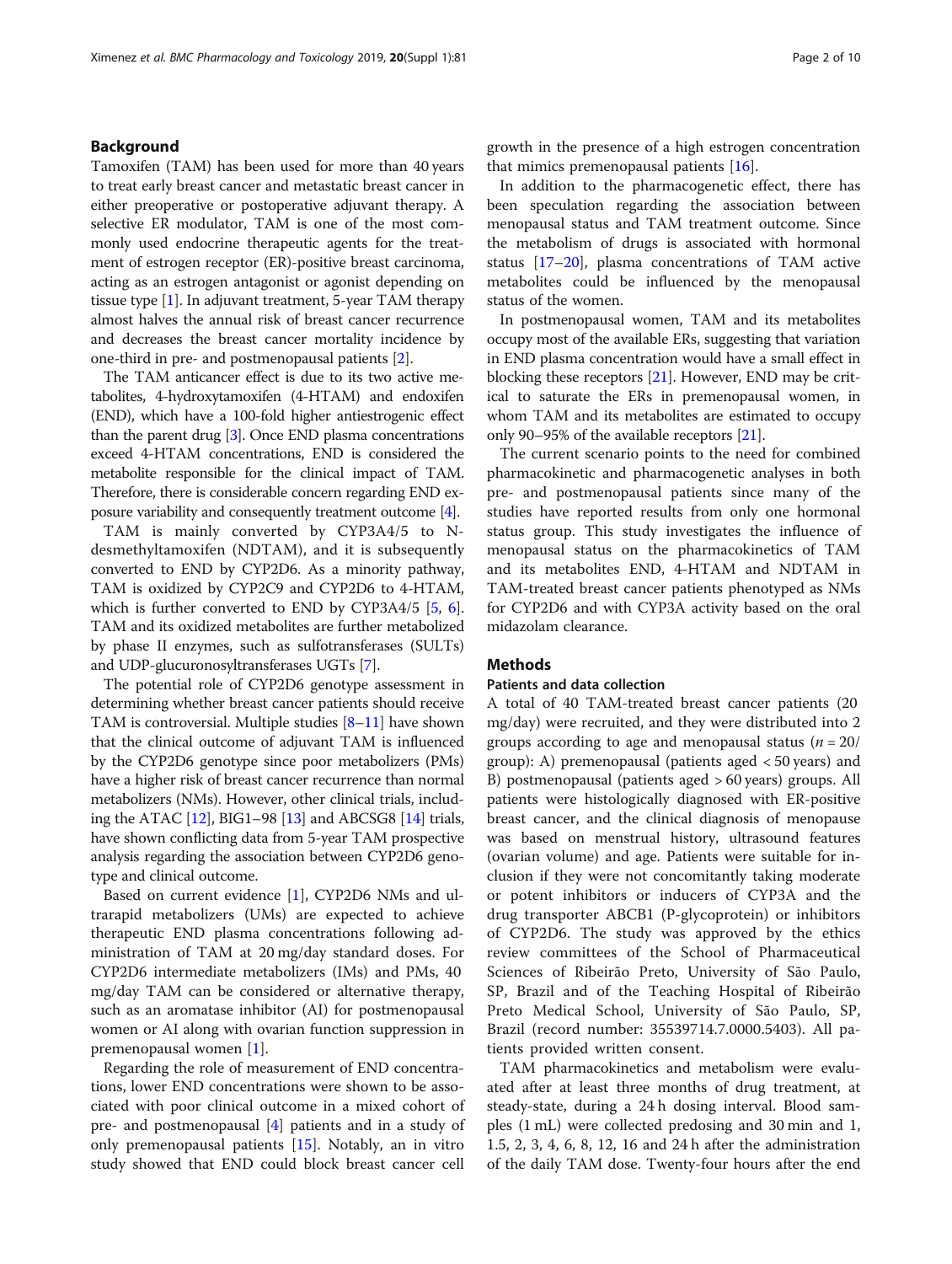of the TAM study, metoprolol (100 mg) and midazolam (15 mg) were orally administered as a single dose, and blood samples (4 mL) were collected predosing and 15 and 30 min and 1, 2, 3, 4, 5 and 6 h after drug administration. For pharmacogenetic screening, whole blood (2 mL) was collected in EDTA tubes and stored at − 70 °C until analysis.

#### TAM and its metabolites measurement in plasma

Plasma samples of 200 μL were added with the internal standard solution (mexiletine, 5 μg/mL), 25 μL of 1 M sodium hydroxide aqueous solution and 2 mL methyl tert-butyl ether. TAM, NDTAM, 4-HTAM and END were resolved on an RP-Select B LiChroCART® C18 column using as a mobile phase a mixture of 10 mM ammonium formate and acetonitrile (1:1, v:v) added with 0.1% formic acid. TAM and its metabolites were quantified by Quattro Micro LC triple-quadrupole mass spectrometry (Waters, Milford, EUA) in the positive ion electrospray ionization mode as described previously with some modifications [\[22\]](#page-8-0). The method had no matrix effect and showed linearities for TAM and END in the range of 1– 1250 ng/mL, for 4-HTAM of 0.4–500 ng/mL and for NDTAM of 2–2500 ng/mL of plasma. The coefficients of variation and the relative standard errors of the accuracy and precision studies were less than 15%.

#### CYP2D6 phenotype

Aliquots of 100 μL of plasma supplemented with tramadol as an internal standard (50 μg/ml),  $25 \mu L$  of 1 M sodium hydroxide aqueous solution, 10 mg of sodium chloride and 2 mL of dichloromethane-diisopropyl ether (1:1, v/v). The compounds were separated on an RP Select B column (LiChrospher®60 Merck, Darmstadt, Germany) using buffer phosphate (0.05 M and pH 3.5) and acetonitrile (90:10, v/v) as the mobile phase and analyzed using a fluorescence detector (229 and 298 nm) [[23,](#page-8-0) [24\]](#page-8-0). Calibration curves were constructed from 20 to 1000 ng metoprolol/mL and from 10 to 500 ng αhydroxymetoprolol/mL. Accuracy and precision studies showed coefficients of variation and relative standard errors less than 15%.

#### CYP3A4 in vivo activity

Aliquots of 1 mL plasma supplemented with clobazam (2.5 ng) as an internal standard were extracted with toluene-isoamyl alcohol (100:0.1, v/v). The compounds were separated on a Purospher RP 18e column (MerckK-GaA, Darmstadt, Germany) using acetonitrile:10 mmol/L ammonium acetate aqueous solution  $(1:1, v/v)$  as the mobile phase and quantified by Quattro Micro LC triplequadrupole mass spectrometry (Waters, Milford, USA) in the positive ion electrospray ionization mode [\[25\]](#page-8-0). Calibration curves were constructed from 0.1 to 50 ng/mL

plasma. The method showed coefficients of variation and relative standard errors less than 15%, respectively, in the studies of precision and accuracy.

#### **Genotyping**

DNA was obtained from peripheral blood leukocytes according to usual procedures with a QIAamp DNA Blood Mini Kit (Qiagen, Hilden, GER) according to the manufacturer's instructions.

The following SNPs were detected by real-time polymerase chain reaction with 5-nuclease allelic discrimination assays according to the manufacturer's instructions: CYP2D6 -1584C > G (rs1080985), 31G > A (rs769258), 100C > T (rs1065852), 1023C > T (rs28371706), 1846G > A (rs3892097), 2549A > del (rs35742686), 2615\_ 2617delAAG (rs28371720), 2850C > T (rs16947), 2988G > A  $(rs28371725)$ ,  $3183G > A$   $(rs59421388)$ ,  $4180G > C$ (rs1135840), CYP3A4\*1B (rs2740574), CYP3A4\*22 (rs35599367), and CYP3A5\*3 (rs776746). Gene deletion (CYP2D6\*5, Hs00010001\_cn) and duplication/multiplication (CYP2D6\*xN) were analyzed by TaqMan copy number assay.

#### Pharmacokinetic analyses

Pharmacokinetic analyses of TAM and its metabolites were performed as a non-compartmental model using WinNonlin 4.4 (Pharsight Corporation, Mountain View, CA, USA). The observed maximum plasma concentration (Cmax) and the time to reach the Cmax (Tmax) were obtained by visual inspection of the experimental data. The area under the plasma concentration-time curve from time zero to 24 h (AUCτ) was calculated using linear trapezoidal rule. The concentration in the steady state (Css) was calculated by dividing the AUCτ by τ, where τ is the dosing interval. The metabolic ratio (MR) was defined as the ratio of AUCτ parent drug to AUCτ metabolite drug.

The metoprolol oxidation capacity was expressed according to the log10 metoprolol/α-hydroxymetoprolol plasma ratio (metabolic ratio - MR). Poor metabolizers (PM) were identified in situations where log10 metoprolol/α-hydroxymetoprolol plasma ratios were ≥ 1.5 [\[23](#page-8-0)]

CYP3A activity was estimated by the apparent clearance (CL/F) of midazolam evaluated by the software WinNonlin 4.4., corrected for body weight and expressed as mL min<sup>-1</sup> kg<sup>-1</sup>, according to the Lamba et al. (2002) [\[26](#page-8-0)].

#### Statistical analyses

Based on a previous study reported by Etienne et al., 1989 [[27\]](#page-8-0), twenty patients in each group (pre- and postmenopausal) were estimated to be adequate to detect a 30% change in the AUC of TAM between the two study groups, with a power of at least 80% and alpha level of 5%.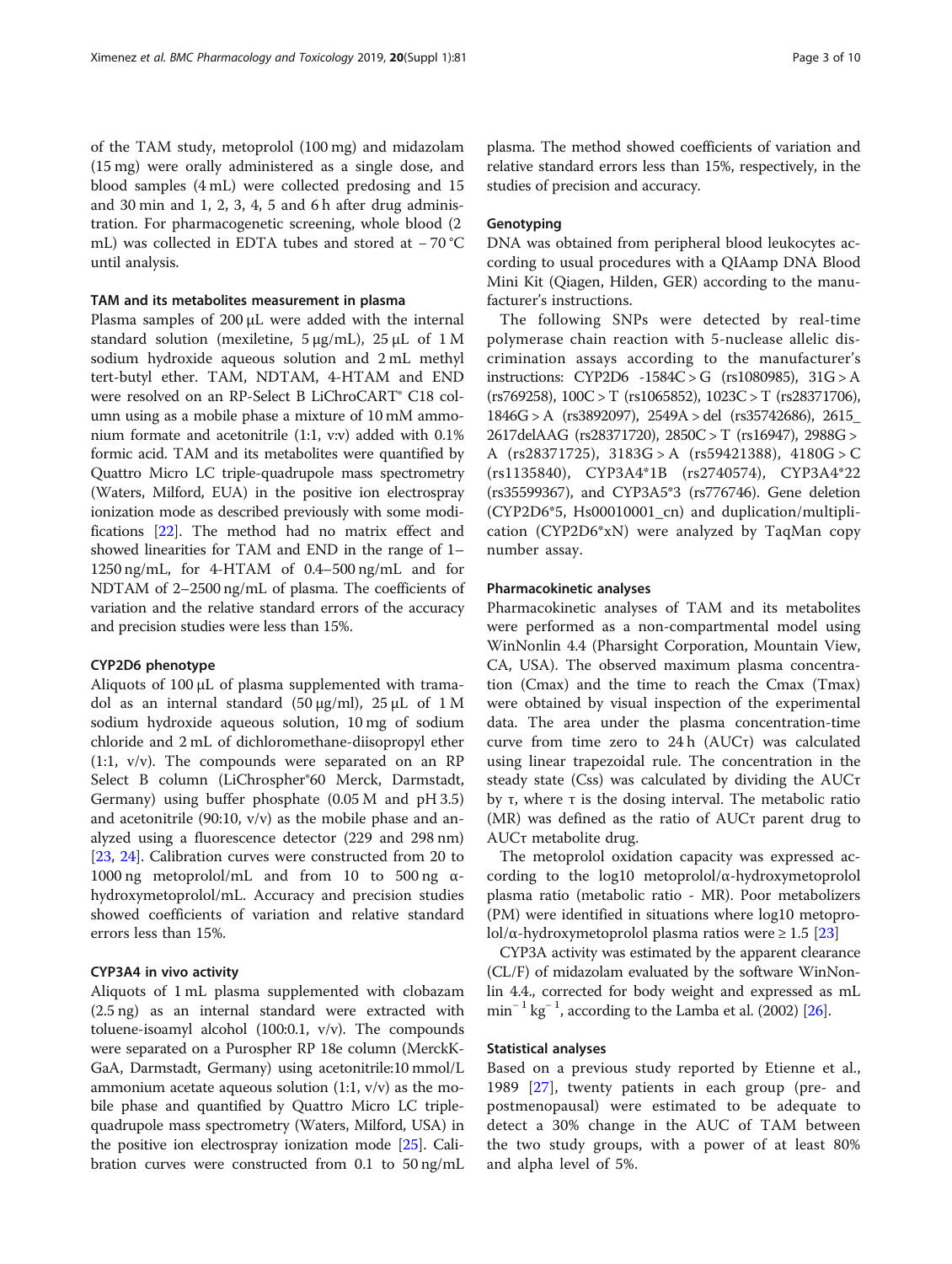<span id="page-3-0"></span>Age (years), weight, BMI, log of MR (metoprolol/ $\alpha$ hydroxymetoprolol), apparent midazolam clearance, AUCτ,  $C_{SS}$  and MR of TAM and its metabolites were analyzed as continuous variables; hormonal status (pre- and postmenopausal), race (white or non-white), CYP2D6 (NM, IM, and others), CYP3A5\*3 (expressors and nonexpressors), CYP3A4\*22 (carriers and non-carriers) and CYP3A4\*1B (carriers and non-carriers) were analyzed as categorical variables.

CYP2D6 diplotypes were inferred using HaploStats software (version 1.7.7) implemented on the R platform. Software-generated haplotypes were compared to the CYP Allele Nomenclature Database for the star (\*) allele designation. Haplotypes not matched with known CYP2D6 alleles were grouped into the "other" category [[28](#page-8-0)]. The activity score (AS) system was used to define the perceived functionality of the CYP2D6 diplotypes. Values of 0–2 were attached to the alleles identified in the study cohort as follows: zero, no-function alleles (\*4, \*4xN, \*5); 0.5, decreased-function alleles (\*9, \*10, \*17, \*29, \*41); 1, normal-function alleles (\*1, \*2, \*39) and 2, increasedfunction alleles (\*1xN, \*2xN). The AS of diplotypes resulted from the sum of the assigned value to each allele. Patients with  $AS = 0$ ,  $AS = 0.5$ , and  $AS > 2$  were designated genetic PM, IM, and UM, respectively. Patients with AS = 1,  $AS = 1.5$ , and  $AS = 2$  were designated NM [[29](#page-8-0), [30\]](#page-8-0).

First, descriptive statistics were run to describe the general characteristics of the participants. Then, AUCτ,  $C_{SS}$  and MR of TAM and its metabolites were compared among the categorical variables by t-test. Subsequently, Spearman correlation rank tests were used to examine the correlations among TAM and its metabolites AUCτ,  $C_{SS}$  and MR with genotype, phenotype and demographic variables. Finally, multiple regression modeling was used to assess the effect of genotypes, phenotypes and demographic variables on the Css of TAM and its metabolites. The genotype frequencies of the CYP2D6, CYP3A5\*3,

CYP3A4\*22 and CYP3A4\*1B polymorphisms were derived by gene counting. Deviations from Hardy–Weinberg equilibrium were assessed by the chi-square test. The statistical analyses were performed with RStudio version 1.1.456 (RStudio, Boston, MA), and all tests considered  $p < 0.05$  statistically significant.

#### Results

#### Study data

The data for pharmacokinetics analysis consisted of 480 samples collected from 40 TAM-treated breast cancer patients distributed into two groups according to age and menopausal status. The characteristics of the patients are shown in Table 1. The cohort study showed a geometric mean age of 45.3 years and a body mass index (BMI) of 29.58 for the premenopausal group ( $n = 20$ ). For the postmenopausal group  $(n = 20)$ , the geometric mean of age was 66.8 years, and BMI was 28.07.

#### Influence of hormonal status on the pharmacokinetics of tamoxifen and its metabolites

The mean plasma concentration–time profiles for TAM and its metabolites END, 4-HTAM and NDTAM in all investigated ( $n = 40$ ) TAM-treated breast cancer patients given 20 mg daily are shown in Fig. [1.](#page-4-0) The fluctuation values at steady state, calculated as the ratio  $(C_{\text{max}}-C_{\text{min}})/C_{\text{min}}$  and expressed as the geometric mean and 95% CI, were 206% (176–235) for TAM, 156% (148–164) for NDTAM, 127% (116–138) for 4-HTAM and 154% (139–169) for END.

The pharmacokinetic parameters of TAM and its metabolites, evaluated at steady state, are summarized in Table [2](#page-5-0) and Fig. [2](#page-6-0) according to hormonal status, which was defined as premenopausal  $(n = 20)$  or postmenopausal  $(n = 20)$ . The metabolic ratios  $(MR)$  did not differ between groups ( $p > 0.05$ ), with values of

| Table 1 Baseline demographics and phenotypes in the investigated TAM-treated breast cancer patients ( $n = 40$ ). Data are reported |  |  |  |
|-------------------------------------------------------------------------------------------------------------------------------------|--|--|--|
| as the mean and 95% CI or percent                                                                                                   |  |  |  |

|                                      | Pre-menopausal<br>$(n = 20)$                                         | Post-menopausal<br>$(n = 20)$                                         |
|--------------------------------------|----------------------------------------------------------------------|-----------------------------------------------------------------------|
| Age at diagnosis (years)             | 45.3 (44.70-45.90)                                                   | 66.8 (66.13-67.46)                                                    |
| BMI ( $kg/m2$ )                      | 29.58 (28.90-30.25)                                                  | 28.07 (27.58-28.56)                                                   |
| Color (%)                            | white (85), non-white (15)                                           | white (75), non-white (25)                                            |
| Cancer type (%)                      | ductal in situ (5), invasive ductal (90) and<br>invasive lobular (5) | ductal in situ (0), invasive ductal (90) and<br>invasive lobular (10) |
| HER2 status (%)                      | positive (20), negative (75) and unknown (5)                         | positive (10), negative (80) and unknown (10)                         |
| Chemotherapy (%)                     | Yes (20) and No (80)                                                 | Yes (5) and No (95)                                                   |
| CYP2D6 phenotype (MR)                | $0.25(0.21 - 0.30)$                                                  | $0.24(0.19 - 0.29)$                                                   |
| Midazolam oral clearance (mL/min/kg) | 30.09 (21.55-42.02)                                                  | 24.10 (19.41-29.92)                                                   |

MR Metabolic ratio (plasma log metoprolol/α-hydroxymetoprolol)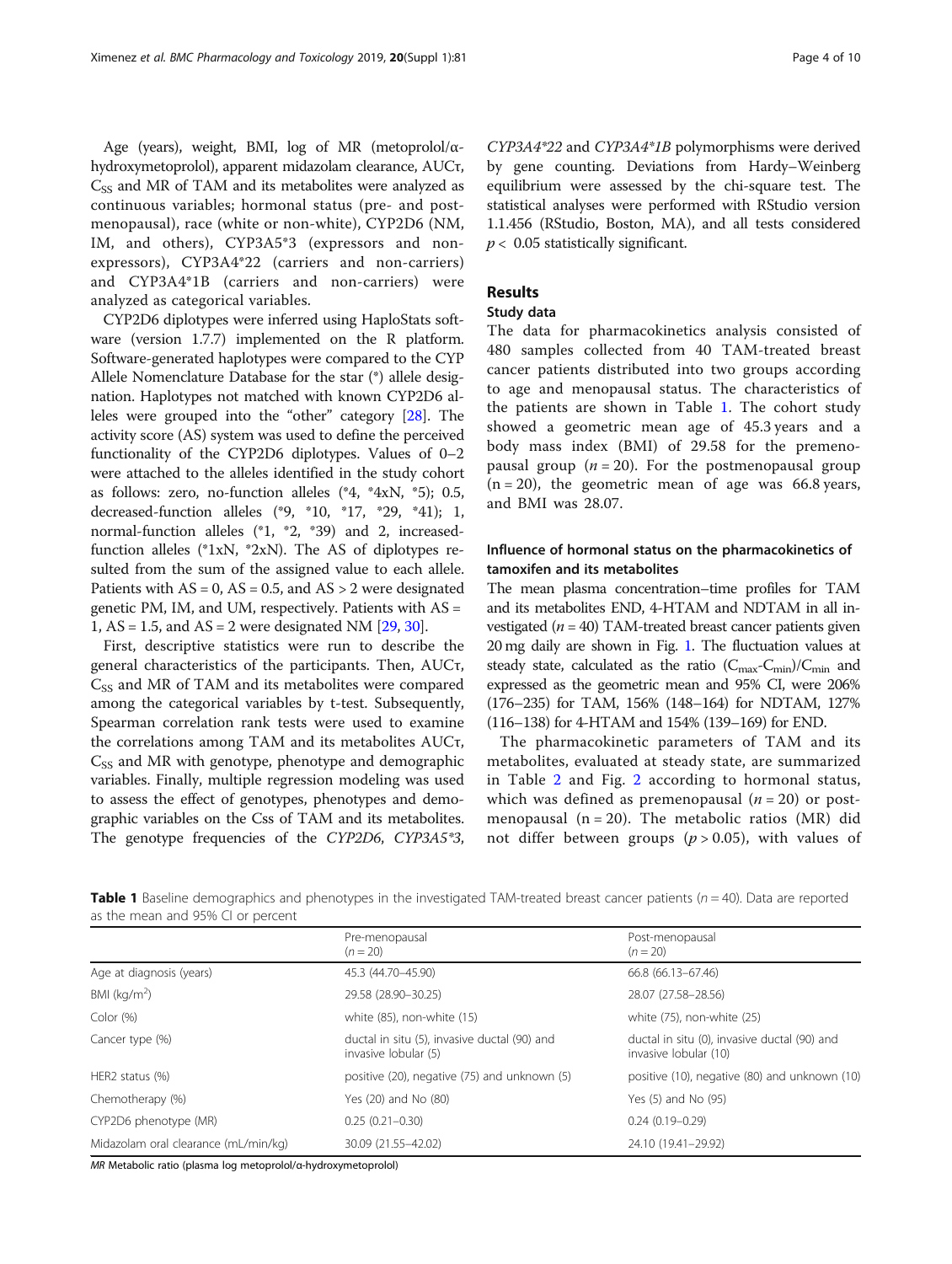<span id="page-4-0"></span>

TAM to NDTAM of approximately 0.20, while NDTAM to END was higher than 40. However, the hormonal status increased the steady-state plasma concentration  $(C_{SS})$  of TAM and its metabolites NDTAM and 4-HTAM by 70–80%, whereas END was increased by 135% (Table [2](#page-5-0)).

#### Effect of CYP2D6 and CYP3A phenotypes on the disposition of tamoxifen and its metabolites

All 40 investigated TAM-treated breast cancer patients were classified as normal metabolizers (NM) for CYP2D6 activity based on the ratio log metoprolol/ hydroxymetoprolol concentrations in plasma at 3 h > 1.5 (23). The log metoprolol/hydroxymetoprolol ratios in plasma (0.25 versus 0.24; Table [1](#page-3-0)) did not differ significantly across the two study groups (t-test,  $p = 0.7803$ ).

The oral midazolam clearance varied 22-fold in all investigated patients (8.26–180.82 mL/min/kg). The oral midazolam clearance values were within the 10– 40 mL/min/kg range for 29 patients (72%), below 10 mL/min/kg for one patient and higher than 40 mL/ min/kg for ten patients. The t-test revealed no significant differences in the midazolam CL/F (30.09 versus 24.10 mL/min/kg; Table [1](#page-3-0)) across the two study groups (t-test,  $p = 0.1499$ ).

#### Association of CYP2D6, CYP3A4 and CYP3A5

#### polymorphisms on the plasma concentrations of TAM and its metabolites

The activity scores of the allelic frequencies of CYP3A4, CYP3A5 and CYP2D6 are shown in Table [3.](#page-6-0) No patients had a PM or UM CYP2D6 phenotype. All investigated patients were CYP3A4\*1 carriers. Twenty-seven patients were CY3A5 non-expressors (\*3/\*3), while thirteen were genotyped as CY3A5 expressors (\*1/\*1 and \*1/\*3). Significant correlations between the polymorphic variants in CYP3A4, CYP3A5, and CYP2D6 and TAM pharmacokinetics were not found.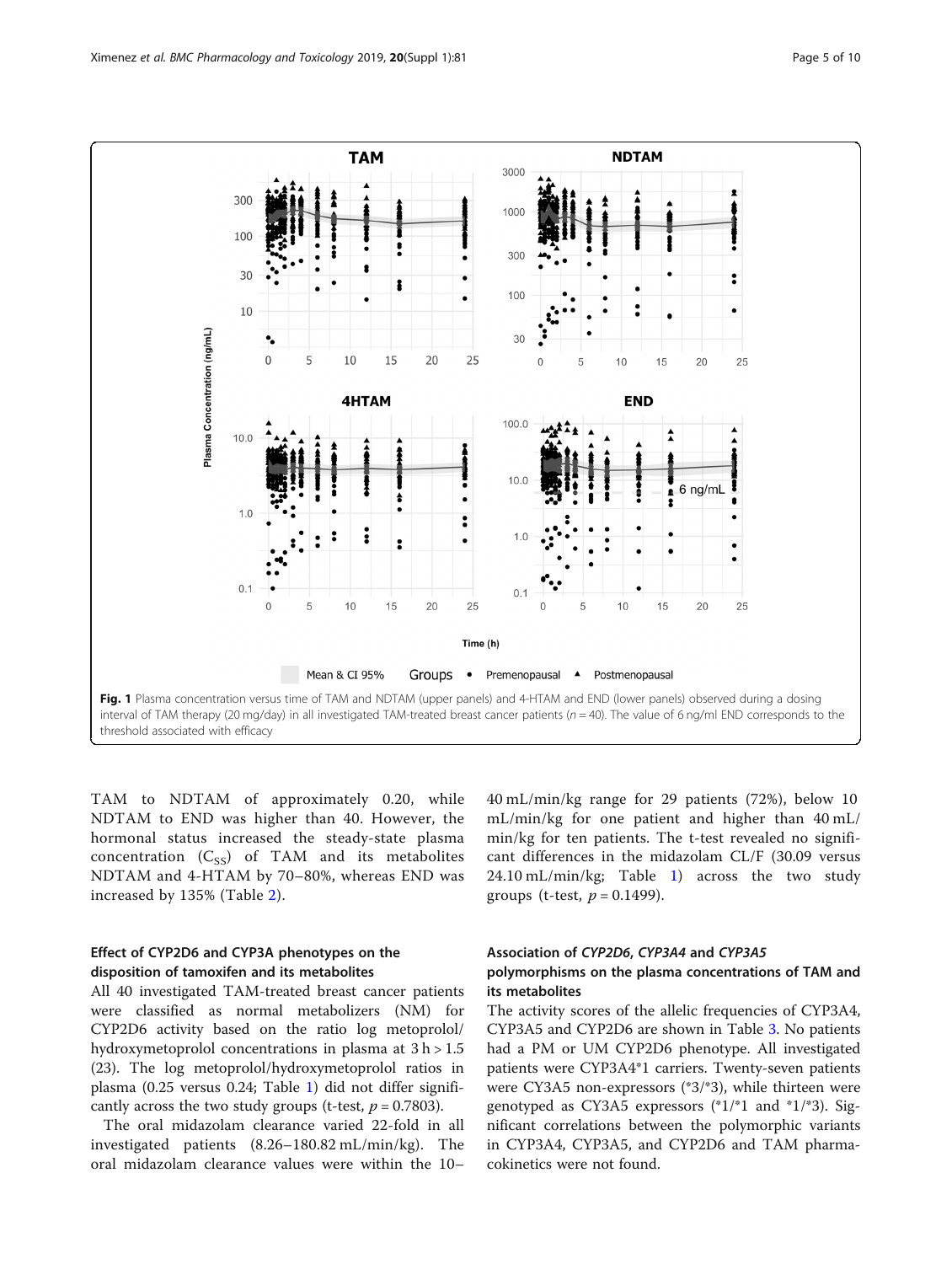|                          | Premenopausal ( $n = 20$ ) |         |           | Postmenopausal ( $n = 20$ ) |           |           |            |
|--------------------------|----------------------------|---------|-----------|-----------------------------|-----------|-----------|------------|
| AUCτ (ng*h/mL)           | Geometric Mean             | 95% CI  |           | Geometric Mean              | 95% CI    |           | $P$ -value |
| <b>TAM</b>               | 2806.78                    | 2128.19 | 3701.75   | 4829.41                     | 4244.20   | 5495.30   | < 0.001    |
| <b>NDTAM</b>             | 11,643.86                  | 8132.88 | 16,670.55 | 20,253.09                   | 17,886.43 | 22,932.88 | < 0.010    |
| 4-HTAM                   | 61.67                      | 44.15   | 86.15     | 112.23                      | 98.75     | 127.55    | < 0.001    |
| <b>END</b>               | 192.14                     | 111.75  | 330.35    | 452.77                      | 355.65    | 576.40    | 0.013      |
| Css (ng/mL)              |                            |         |           |                             |           |           |            |
| TAM                      | 116.95                     | 88.67   | 154.24    | 201.23                      | 176.84    | 228.97    | < 0.001    |
| <b>NDTAM</b>             | 485.16                     | 338.87  | 694.61    | 843.88                      | 745.27    | 955.54    | < 0.010    |
| 4-HTAM                   | 2.57                       | 1.84    | 3.59      | 4.68                        | 4.11      | 5.31      | < 0.001    |
| <b>END</b>               | 8.01                       | 4.66    | 13.76     | 18.87                       | 14.82     | 24.02     | 0.013      |
| Metabolic Ratios         |                            |         |           |                             |           |           |            |
| TAM/NDTAM                | 0.20                       | 0.15    | 0.26      | 0.21                        | 0.19      | 0.23      | 0.523      |
| TAM/4-HTAM               | 46.27                      | 36.67   | 58.39     | 38.12                       | 31.79     | 45.70     | 0.177      |
| NDTAM/END                | 68.98                      | 46.26   | 102.86    | 44.35                       | 32.78     | 60.01     | 0.230      |
| 4-HTAM/END               | 0.30                       | 0.20    | 0.44      | 0.24                        | 0.19      | 0.31      | 0.275      |
| Apparent clearance (L/h) |                            |         |           |                             |           |           |            |
| TAM                      | 7.13                       | 5.40    | 9.40      | 4.14                        | 3.64      | 4.71      | 0.015      |

<span id="page-5-0"></span>Table 2 Effect of hormonal status on the TAM pharmacokinetics and its metabolites END, 4-HTAM and NDTAM in the investigated TAM-treated breast cancer patients ( $n = 40$ ). Data are reported as the geometric mean (95% CI)

Tamoxifen (TAM), endoxifen (END), 4-hydroxytamoxifen (4-HTAM) and N-desmethyl tamoxifen (NDTAM)

#### Multiple regression analysis

Multiple regression modeling was applied to carry out hormonal status-stratified analyses for the premenopausal ( $n = 20$ ) and postmenopausal ( $n = 20$ ) groups. Initially, we assessed whether the AUCτ and Css mean of TAM and its metabolites differed between the groups based on demographic, phenotype, and genotype variables by univariate analysis. Variables were included in the multiple regression modeling if they had a  $p$ -value lower than 0.15 in the t-test. The final multiple regression modeling included the hormonal status as the only predictor for Css of TAM [β-coef  $\pm$  SE, p-value, R<sup>2</sup>  $(75.03 \pm 17.71, p = 0.0001, R^2 = 0.33)$  and 4-HTAM  $(1.7822 \pm 0.4385, p = 0.0002, R^2 = 0.31)$ , while for END, Css included hormonal status  $(8.578 \pm 3.402, p = 0.02,$  $R^2 = 0.32$ ) and race (11.945 ± 2.836,  $p = 0.007$ ,  $R^2 = 0.32$ ) as predictors. For the Css of NDTAM, the final multiple regression modeling included hormonal status (286.259 ± 76.766,  $p = 0.0007$ ,  $R^2 = 0.37$ ) and weight  $(-8.585 \pm 3.060)$ ,  $p = 0.008$ ,  $R^2 = 0.37$ ) as predictors.

#### **Discussion**

The effect of menopausal status on the pharmacokinetics of drugs has been poorly investigated. This is the first study showing the influence of hormonal status on the pharmacokinetics of TAM and its metabolites END, 4- HTAM and NDTAM in pre- and postmenopausal TAMtreated breast cancer patients previously phenotyped as NMs for CYP2D6 and with in vivo CYP3A activity based on midazolam oral clearance [\[23](#page-8-0)–[25\]](#page-8-0).

In the present study, serial blood samples ( $n = 12$ ) were collected within the dosing interval of 24 h to evaluate the extent of fluctuation in the steady state of TAM and its metabolites. Although the half-lives of TAM and END are prolonged  $(> 2 \text{ days})$ , the data presented in Fig. [1](#page-4-0) show that the fluctuation at steady state ranged from 150 to 200% for TAM and its metabolites. Then, the  $C_{ss}$  values reported in the present study were calculated as AUCτ/dose interval and not as a plasma concentration collected at only one point within the dosing interval of 24 h. The observed variability in the extent of fluctuation at the steady state of TAM and its metabolites, particularly END, is not only due to genetic factors in CYP enzymes and drug transporter P-gp but also to the simultaneous presence of multiple factors such as race and BMI [[5,](#page-8-0) [31](#page-8-0)–[33](#page-8-0)].

TAM pharmacokinetics were evaluated in premenopausal patients ( $n = 20$ ) aged 35 to 50 years and in postmenopausal patients  $(n = 20)$  aged 60 to 79 years (Table [1\)](#page-3-0). The premenopausal patients had a decrease of 135% in the Css of END and 70–80% in the Css of TAM and its metabolites NDTAM and 4-HTAM (Table 2). These findings are consistent with Lien et al. (1995) [\[34](#page-8-0)], who also demonstrated that N-desdimethyltamoxifen exposure was higher in postmenopausal women than premenopausal women, whereas only a tendency was observed for NDTAM.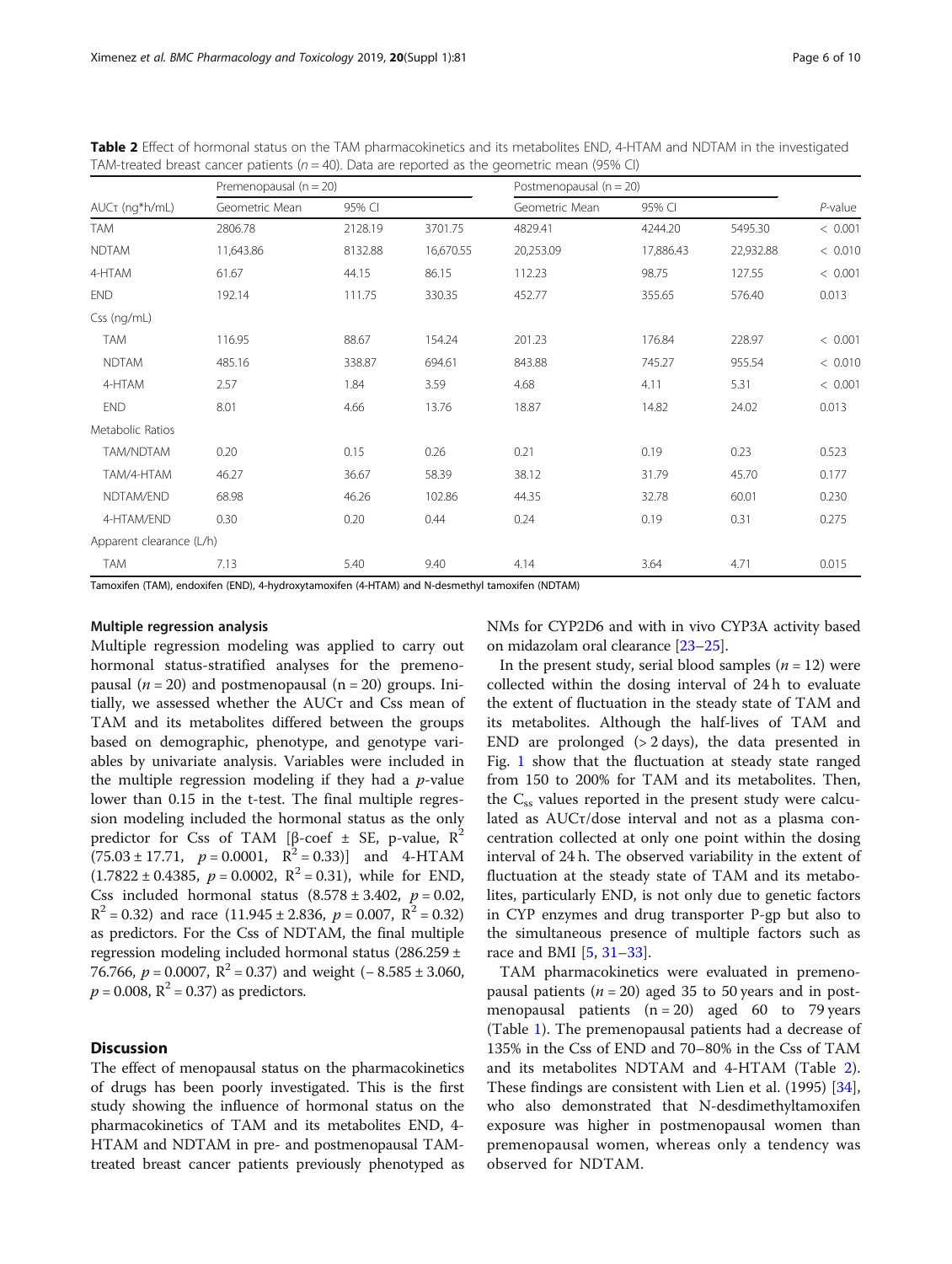<span id="page-6-0"></span>

Based on a multiple regression model, the increased Css of TAM was attributed only to hormonal status, while the increased Css of END was assigned to hormonal status and race (white and non-white), while

| Gene           |               | Premenopausal<br>$(n = 20)$  | Postmenopausal<br>$(n = 20)$ |
|----------------|---------------|------------------------------|------------------------------|
| CYP2D6         |               |                              |                              |
| Activity score | Function      | Frequencies of gene variants |                              |
| $\overline{0}$ | PM            | $\mathbf 0$                  | $\mathbf 0$                  |
| 0.5            | <b>IM</b>     | 0.15                         | $\mathbf 0$                  |
| $\mathbf{1}$   | Slow NM       | 0.30                         | 0.2                          |
| 1.5            | <b>NM</b>     | 0.25                         | 0.35                         |
| $\overline{2}$ | <b>NM</b>     | 0.25                         | 0.35                         |
| >2             | <b>UM</b>     | $\Omega$                     | 0                            |
|                | others        | 0.05                         | 0.10                         |
| CYP3A5         |               |                              |                              |
| $*3$           | Variant       |                              |                              |
|                | AA (*3/*3)    | 0.65                         | 0.7                          |
|                | AG $(*3/*1)$  | 0.35                         | 0.2                          |
|                | GG (*1/*1)    | $\mathbf 0$                  | 0.1                          |
| CYP3A4         |               |                              |                              |
| $*1b$          | Variant       |                              |                              |
|                | AA (*1/*1)    | 0.8                          | 0.7                          |
|                | AG (*1/*1b)   | 0.2                          | 0.3                          |
|                | GG (*1b/*1b)  | $\mathbf 0$                  | $\mathbf 0$                  |
| $*22$          | Variant       |                              |                              |
|                | $CC(*1/*1)$   | 0.9                          | 0.95                         |
|                | $CT (*1/*22)$ | 0.1                          | 0.05                         |
|                | TT (*22/*22)  | $\mathbf 0$                  | $\mathbf 0$                  |

Table 3 Frequencies of CYP2D6 and CYP3A gene variants in the investigated TAM-treated breast cancer patients  $(n = 40)$ 

other demographic characteristics, such as age, were not identified as predictors.

The influence of hormonal status on TAM pharmacokinetics between the investigated groups is probably due to the differences in the bioavailability, considering that the  $C_{SS}$ metabolic ratios TAM/NDTAM, TAM/4HTAM, and 4HTAM/END (Table [2](#page-5-0)) did not change. These results suggest that the increased  $C_{SS}$  of the active metabolite END in postmenopausal patients is not due to increased CYP activity but increased TAM bioavailability. Considering that TAM and END are substrates of the efflux drug transporter P-gp [[35](#page-8-0), [36](#page-8-0)], it is reasonable to hypothesize that a lower Pgp activity in the gut of postmenopausal patients could result in increased TAM bioavailability.

The influence of hormonal status on TAM pharmacokinetics was not identified in previous studies [[37](#page-8-0)–[42](#page-9-0)], probably due to the lack of balance in the numbers of patients included in both the pre- and postmenopausal groups and the consequent lack of significant statistical power.

Figure [1](#page-4-0) shows that the END steady-state plasma concentrations were above 6 ng/mL for 35 of 40 investigated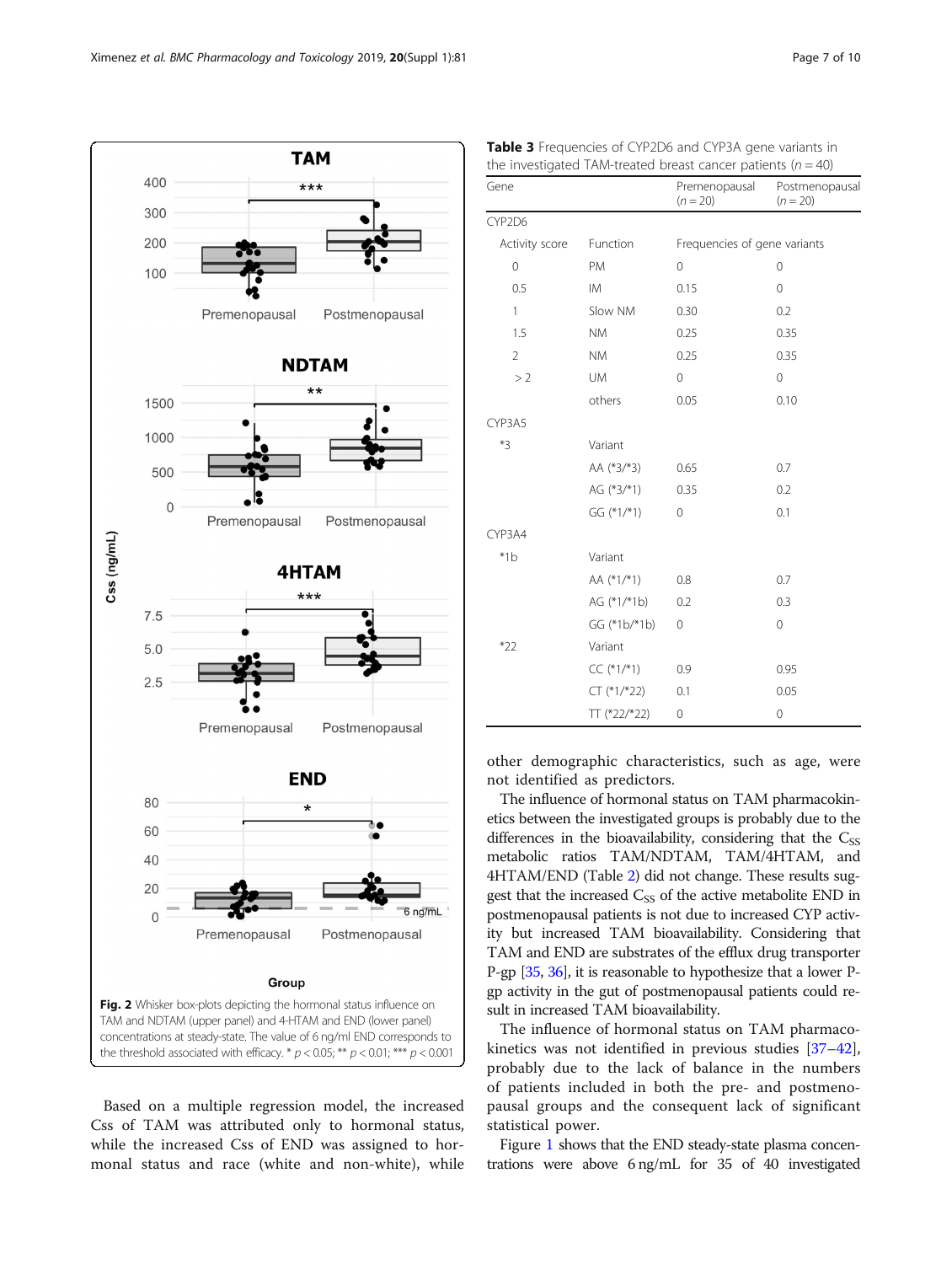patients. Notably, 6 ng of END/mL plasma is the threshold value associated with a 26% lower risk of recurrence in adjuvant breast cancer treatment [\[4](#page-8-0)]. However, when we analyzed the END geometric mean plasma concentrations only in the premenopausal group  $(n = 20)$ , the observed values were too close to the threshold value of 6 ng/mL. This finding is in agreement with Saldores et al. (2015) [\[15](#page-8-0)], who demonstrated that patients with low END plasma concentrations (< 6 ng/mL) exhibited a higher risk for distant relapse or death compared with higher END plasma concentrations.

Interestingly, the final multiple regression modeling included not only the hormonal state but also race as predictors for Css of END. In our data, the investigated population was inferred to be white and non-white, with 85% white and 15% non-white premenopausal patients and 75% white and 25% non-white postmenopausal patients. END Css included race as a predictor, with a βcoef of  $11.945 \pm SE$  2.836. The race-associated differences may be a consequence of differences in the frequencies of genetic polymorphisms in drug metabolism and drug transporters, among other factors. This finding is in agreement with Hoffmeyer et al., 2000 [\[43](#page-9-0)], who showed that the C3435T SNP of ABCB1 varies among different ethnic groups and correlates with lower expression of intestinal P-gp [[44\]](#page-9-0).

Previous observations about the relationship between body weight and TAM metabolism are controversial [[45](#page-9-0)]. Regarding the relationship between BMI and plasma exposure of TAM and its metabolites, only the NDTAM Css showed a significant correlation (Fig. 3). This is not



patients  $(n = 40)$ 

surprising since NDTAM is a highly lipophilic agent and has a more prolonged half-life among the TAM metabolites [[46,](#page-9-0) [47\]](#page-9-0).

There were certain limitations to the present study. First, the sample size for the pharmacogenetic analysis was small. Second, a P-gp probe was lacking, and third, limited information from the clinical follow-up was available.

#### Conclusions

In conclusion, we identified hormonal status as an essential predictor of the pharmacokinetics of TAM and its metabolites END, 4-HTAM and NDTAM. The premenopausal status was associated with decreased END plasma concentrations by 135% compared to postmenopausal status. Thus, the END plasma concentrations should be monitored mainly in the premenopausal period to maintain plasma levels above the efficacy threshold value.

#### Abbreviations

4-HTAM: 4-hydroxytamoxifen; AUC: Area under the plasma concentrationtime curve from time zero to 24 h; CL/F: Apparent clearance; Cmax: Maximum plasma concentration; Cmin: Minimum plasma concentration; Css: Concentration in the steady state; END: Endoxifen; ER: Estrogen receptor; IM: Intermediate metabolizer; MR: Metabolic ratio; NDTAM: N-desmethyltamoxifen; NM: Normal metabolizer; PM: Poor metabolizer; TAM: Tamoxifen; Tmax: Time to reach the Cmax; UM: Ultrarapid metabolizer

#### Acknowledgments

The authors would like to thank the São Paulo Research Foundation (FAPESP) and the Brazilian National Council for Scientific and Technological Development (CNPq) for funding support.

#### About this supplement

This article has been published as part of BMC Pharmacology and Toxicology Volume 20 Supplement 1, 2019: Proceedings of Toxi-Latin 2018. The full contents of the supplement are available online at [https://](https://bmcpharmacoltoxicol.biomedcentral.com/articles/supplements/volume-20-supplement-1) [bmcpharmacoltoxicol.biomedcentral.com/articles/supplements/volume-20](https://bmcpharmacoltoxicol.biomedcentral.com/articles/supplements/volume-20-supplement-1) [supplement-1](https://bmcpharmacoltoxicol.biomedcentral.com/articles/supplements/volume-20-supplement-1).

#### Authors' contributions

JPBX and VLL performed the research proposal, conceived and designed the experiments, discussed all the results and wrote the manuscript. JMdA was the clinical trial coordinator. EBC and GSK were responsible for the genotype tests, while MPM was responsible for the LC-MS/MS analysis. All authors read and approved the final manuscript.

#### Funding

This publication was funded by the São Paulo Research Foundation (FAPESP).

#### Availability of data and materials

On reasonable request, the content is available from the corresponding author.

#### Ethics approval and consent to participate

The study was approved by the ethics review committees of the School of Pharmaceutical Sciences of Ribeirão Preto, University of São Paulo, SP, Brazil and of the Teaching Hospital of Ribeirão Preto Medical School, University of São Paulo, SP, Brazil (record number: 35539714.7.0000.5403). All patients provided written consent.

#### Consent for publication

Not applicable.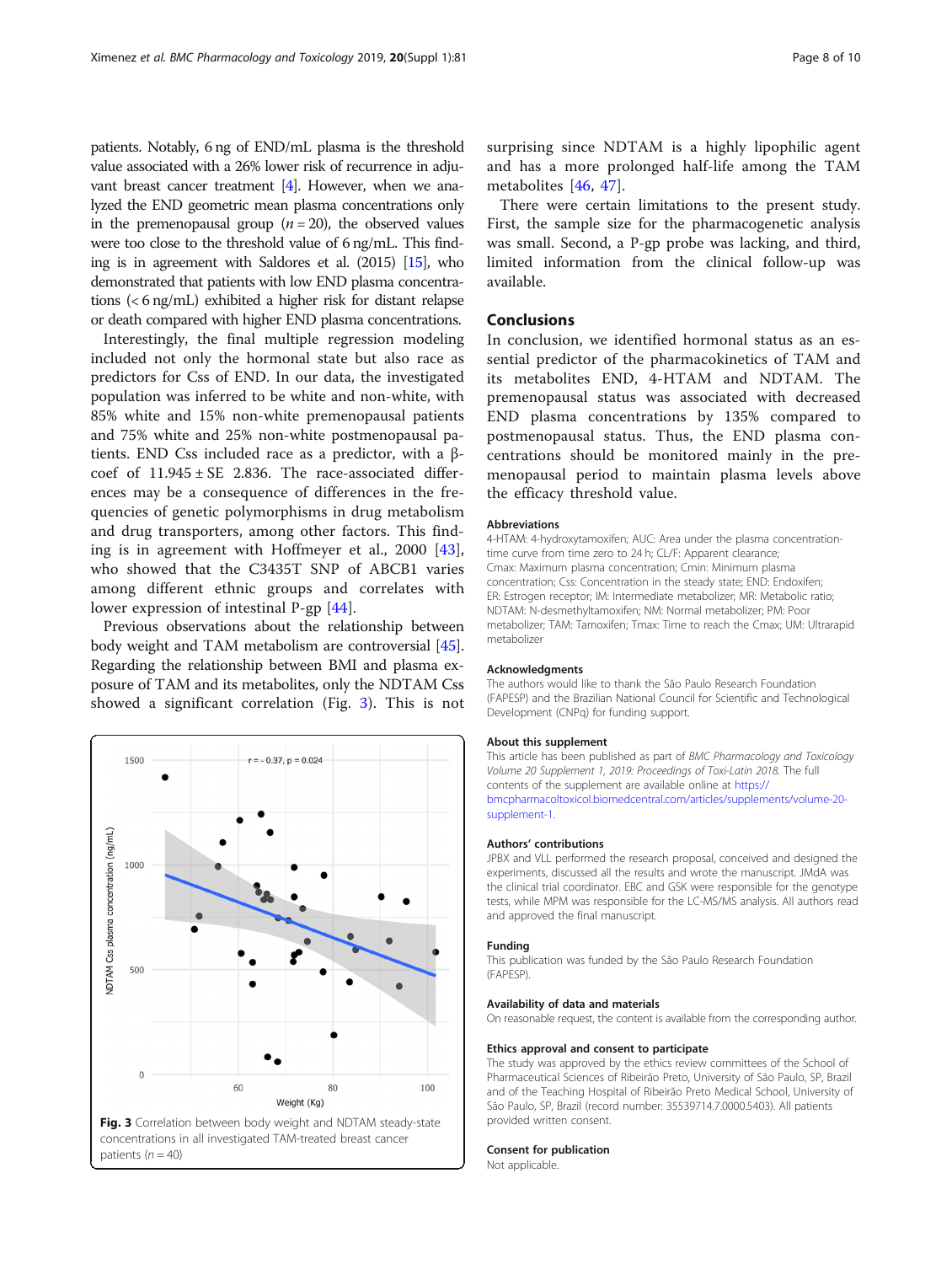#### <span id="page-8-0"></span>Competing interests

The authors declare that they have no competing interests.

#### Author details

<sup>1</sup>Department of Clinical Analysis, Toxicology and Food Science, School of Pharmaceutical Sciences of Ribeirão Preto, University of São Paulo, Ribeirão Preto, Brazil. <sup>2</sup>Department of Gynecology and Obstetrics, Ribeirão Preto Medical School, University of São Paulo, Ribeirão Preto, Brazil. <sup>3</sup>Department of Internal Medicine, Ribeirão Preto Medical School, University of São Paulo, Ribeirão Preto, Brazil. <sup>4</sup>Division of Pharmacology, National Cancer Institute of Brazil, Rio de Janeiro, Brazil.

#### Published: 19 December 2019

#### References

- 1. Goetz MP, Sangkuhl K, Guchelaar H-J, Schwab M, Province M, Whirl-Carrillo M, et al. Clinical Pharmacogenetics implementation consortium (CPIC) guideline for CYP2D6 and Tamoxifen therapy. Clin Pharmacol Ther. 2018; 103(5):770–7.
- 2. Early Breast Cancer Trialists' Collaborative Group (EBCTCG). Relevance of breast cancer hormone receptors and other factors to the efficacy of adjuvant tamoxifen: patient-level meta-analysis of randomised trials. Lancet. 2011;378(9793):771–84.
- 3. Jordan VC, Collins MM, Rowsby L, Prestwich G. A monohydroxylated metabolite of tamoxifen with potent antioestrogenic activity. J Endocrinol. 1977;75(2):305–16.
- 4. Madlensky L, Natarajan L, Tchu S, Pu M, Mortimer J, Flatt SW, et al. Tamoxifen metabolite concentrations, CYP2D6 genotype, and breast cancer outcomes. Clin Pharmacol Ther. 2011;89(5):718–25.
- Desta Z, Ward BA, Soukhova NV, Flockhart DA. Comprehensive evaluation of tamoxifen sequential biotransformation by the human cytochrome P450 system in vitro: prominent roles for CYP3A and CYP2D6. J Pharmacol Exp Ther. 2004;310(3):1062–75.
- 6. Mürdter TE, Schroth W, Bacchus-Gerybadze L, Winter S, Heinkele G, Simon W, et al. Activity levels of tamoxifen metabolites at the estrogen receptor and the impact of genetic polymorphisms of phase I and II enzymes on their concentration levels in plasma. Clin Pharmacol Ther. 2011;89(5):708–17.
- 7. Klein DJ, Thorn CF, Desta Z, Flockhart DA, Altman RB, Klein TE. PharmGKB summary: tamoxifen pathway, pharmacokinetics. Pharmacogenet Genomics. 2013;23(11):643–7.
- 8. Goetz MP, Rae JM, Suman VJ, Safgren SL, Ames MM, Visscher DW, et al. Pharmacogenetics of tamoxifen biotransformation is associated with clinical outcomes of efficacy and hot flashes. J Clin Oncol. 2005;23(36):9312–8.
- Schroth W, Antoniadou L, Fritz P, Schwab M, Muerdter T, Zanger UM, et al. Breast Cancer treatment outcome with adjuvant Tamoxifen relative to patient CYP2D6 and CYP2C19 genotypes. J Clin Oncol. 2007;25(33):5187–93.
- 10. Schroth W, Goetz MP, Hamann U, Fasching PA, Schmidt M, Winter S, et al. Association between CYP2D6 polymorphisms and outcomes among women with early stage breast cancer treated with tamoxifen. JAMA. 2009; 302(13):1429–36.
- 11. Province MA, Goetz MP, Brauch H, Flockhart DA, Hebert JM, Whaley R, et al. CYP2D6 genotype and adjuvant tamoxifen: meta-analysis of heterogeneous study populations. Clin Pharmacol Ther. 2014;95(2):216–27.
- 12. Rae JM, Drury S, Hayes DF, Stearns V, Thibert JN, Haynes BP, et al. CYP2D6 and UGT2B7 genotype and risk of recurrence in tamoxifen-treated breast cancer patients. J Natl Cancer Inst. 2012;104(6):452–60.
- 13. Regan MM, Leyland-Jones B, Bouzyk M, Pagani O, Tang W, Kammler R, et al. CYP2D6 genotype and tamoxifen response in postmenopausal women with endocrine-responsive breast cancer: the breast international group 1-98 trial. J Natl Cancer Inst. 2012;104(6):441–51.
- 14. Goetz MP, Suman VJ, Hoskin TL, Gnant M, Filipits M, Safgren SL, et al. CYP2D6 metabolism and patient outcome in the Austrian breast and colorectal cancer study group trial (ABCSG) 8. Clin Cancer Res. 2013;19(2): 500–7.
- 15. Saladores P, Mürdter T, Eccles D, Chowbay B, Zgheib NK, Winter S, et al. Tamoxifen metabolism predicts drug concentrations and outcome in premenopausal patients with early breast cancer. Pharmacogenomics J. 2015;15(1):84–94.
- 16. Maximov PY, McDaniel RE, Fernandes DJ, Korostyshevskiy VR, Bhatta P, Mürdter TE, et al. Simulation with cells in vitro of tamoxifen treatment in

premenopausal breast cancer patients with different CYP2D6 genotypes. Br J Pharmacol. 2014;171(24):5624–35.

- 17. Gustavson LE, Benet LZ. Menopause: pharmacodynamics and pharmacokinetics. Exp Gerontol. 1994;29(3–4):437–44.
- 18. Harris RZ, Tsunoda SM, Mroczkowski P, Wong H, Benet LZ. The effects of menopause and hormone replacement therapies on prednisolone and erythromycin pharmacokinetics. Clin Pharmacol Ther. 1996;59(4):429–35.
- 19. Singh JC, Lichtman SM. Effect of age on drug metabolism in women with breast cancer. Expert Opin Drug Metab Toxicol. 2015;11(5):757–66.
- 20. Nazir S, Iqbal Z, Nasir F. Impact of menopause on pharmacokinetics of Rosuvastatin compared with premenopausal women. Eur J Drug Metab Pharmacokinet. 2016;41(5):505–9.
- 21. Dowsett M, Haynes BP. Hormonal effects of aromatase inhibitors: focus on premenopausal effects and interaction with tamoxifen. J Steroid Biochem Mol Biol. 2003;86(3–5):255–63.
- 22. Teunissen SF, Rosing H, Schinkel AH, Schellens JHM, Beijnen JH. Bioanalytical methods for determination of tamoxifen and its phase I metabolites: A review. Anal Chim Acta. 2010;683(1):21–37.
- 23. Sohn DR, Kusaka M, Shin SG, Jang IJ, Chiba K, Ishizaki T. Utility of a one-point (3-hour postdose) plasma metabolic ratio as a phenotyping test using metoprolol in two east Asian populations. Ther Drug Monit. 1992;14(3):184–9.
- 24. Neves DV, Lanchote VL, de Souza L, Hayashida M, Nogueira MS, de Moraes NV, et al. Metoprolol oxidation polymorphism in Brazilian elderly cardiac patients. J Pharm Pharmacol. 2013;65(9):1347–53.
- 25. Jabor VAP, Coelho EB, Dos Santos NAG, Bonato PS, Lanchote VL. A highly sensitive LC-MS-MS assay for analysis of midazolam and its major metabolite in human plasma: applications to drug metabolism. J Chromatogr B Anal Technol Biomed Life Sci. 2005;822(1–2):27–32.
- 26. Lamba JK, Lin YS, Schuetz EG, Thummel KE. Genetic contribution to variable human CYP3A-mediated metabolism. Adv Drug Deliv Rev. 2002;54(10): 1271–94.
- 27. Etienne MC, Milano G, Fischel JL, Frenay M, François E, Formento JL, et al. Tamoxifen metabolism: pharmacokinetic and in vitro study. Br J Cancer. 1989;60(1):30–5.
- 28. Pharmacogene Variation Consortium [Internet]. [cited 2018 May 9]. Available from: <https://www.pharmvar.org/gene/CYP2D6>
- 29. Gaedigk A, Sangkuhl K, Whirl-Carrillo M, Klein T, Steven LJ. Prediction of CYP2D6 phenotype from genotype across world populations. Genet Med. 2017;19(1):69–76.
- 30. Gaedigk A, Simon SD, Pearce RE, Bradford LD, Kennedy MJ, Leeder JS. The CYP2D6 activity score: translating genotype information into a qualitative measure of phenotype. Clin Pharmacol Ther. 2008;83(2):234–42.
- 31. Lønning PE, Lien EA, Lundgren S, Kvinnsland S. Clinical pharmacokinetics of endocrine agents used in advanced breast Cancer. Clin Pharmacokinet. 1992;22(5):327–58.
- 32. Stearns V, Johnson MD, Rae JM, Morocho A, Novielli A, Bhargava P, et al. Active tamoxifen metabolite plasma concentrations after coadministration of tamoxifen and the selective serotonin reuptake inhibitor paroxetine. J Natl Cancer Inst. 2003;95(23):1758–64.
- 33. Jin Y, Desta Z, Stearns V, Ward B, Ho H, Lee K-H, et al. CYP2D6 genotype, antidepressant use, and Tamoxifen metabolism during adjuvant breast Cancer treatment. JNCI J Natl Cancer Inst. 2005;97(1):30–9.
- 34. Lien EA, Anker G, Ueland PM. Pharmacokinetics of tamoxifen in premenopausal and postmenopausal women with breast cancer. J Steroid Biochem Mol Biol. 1995;55(2):229–31.
- 35. Rao US, Fine RL, Scarborough GA. Antiestrogens and steroid hormones: substrates of the human P-glycoprotein. Biochem Pharmacol. 1994;48(2):287–92.
- 36. Choi JS, Kang KW. Enhanced tamoxifen bioavailability after oral administration of tamoxifen in rats pretreated with naringin. Arch Pharm Res. 2008;31(12):1631–6.
- 37. Nowell SA, Ahn J, Rae JM, Scheys JO, Trovato A, Sweeney C, et al. Association of genetic variation in tamoxifen-metabolizing enzymes with overall survival and recurrence of disease in breast cancer patients. Breast Cancer Res Treat. 2005;91(3):249–58.
- 38. Kiyotani K, Mushiroda T, Hosono N, Tsunoda T, Kubo M, Aki F, et al. Lessons for pharmacogenomics studies: association study between CYP2D6 genotype and tamoxifen response. Pharmacogenet Genomics. 2010;20(9):565–8.
- 39. Ramón y Cajal T, Altés A, Paré L, del Rio E, Alonso C, Barnadas A, et al. Impact of CYP2D6 polymorphisms in tamoxifen adjuvant breast cancer treatment. Breast Cancer Res Treat. 2010;119(1):33–8.